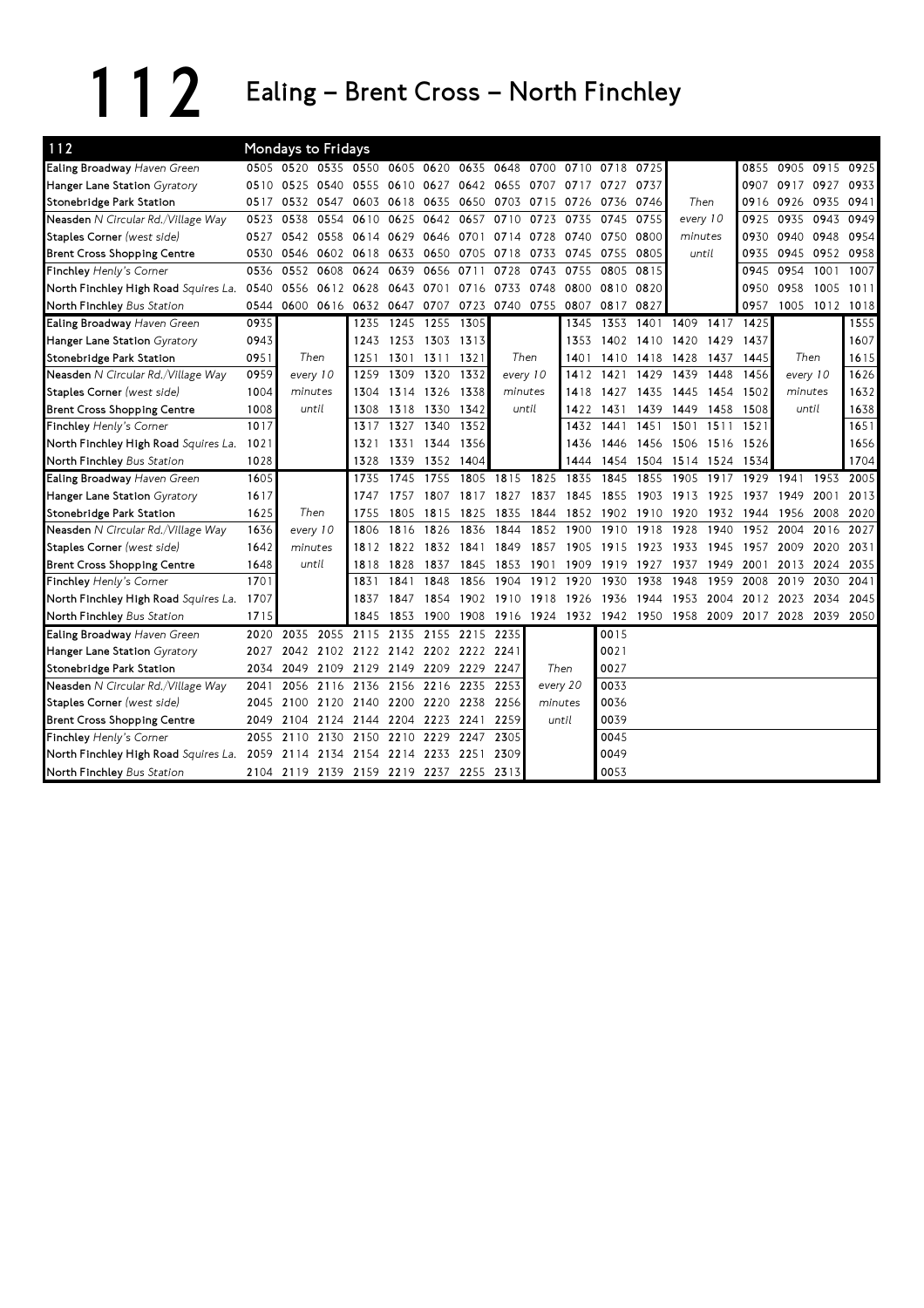| 112                                                                                                   |      |                          |          |                | Saturdays (also Good Friday)       |                |                                                                       |                |           |                |                                                   |           |                |      |                                         |                     |      |           |
|-------------------------------------------------------------------------------------------------------|------|--------------------------|----------|----------------|------------------------------------|----------------|-----------------------------------------------------------------------|----------------|-----------|----------------|---------------------------------------------------|-----------|----------------|------|-----------------------------------------|---------------------|------|-----------|
| <b>Ealing Broadway</b> Haven Green                                                                    | 0505 |                          |          |                | 0605 0620 0635 0650                |                |                                                                       |                |           |                | 0705 0715 0730 0745 0800 0815 0827                |           |                |      | 0839 0849                               |                     | 0859 | 0909      |
| Hanger Lane Station Gyratory                                                                          | 0510 |                          |          | 0610           | 0625 0640 0655                     |                |                                                                       |                |           |                | 0710 0722 0737 0752 0807 0822 0834 0846 0856      |           |                |      |                                         |                     | 0906 | 0916      |
| Stonebridge Park Station                                                                              | 0517 | Then                     |          | 0617           |                                    | 0632 0647 0702 |                                                                       | 0717           | 0730      | 0745           | 0800                                              | 0815      | 0830           |      | 0842 0854 0904                          |                     | 0914 | 0924      |
| Neasden N Circular Rd./Village Way                                                                    | 0523 |                          | every 15 | 0623           | 0638                               | 0653           | 0708                                                                  | 0723           | 0737      | 0752           | 0807                                              | 0822      | 0837           | 0849 | 0901                                    | 0911                | 0921 | 0931      |
| Staples Corner (west side)                                                                            | 0527 | minutes                  |          | 0627           |                                    |                | 0642 0657 0712                                                        | 0727 0741      |           | 0756 0811      |                                                   | 0826 0841 |                | 0853 | 0905 0916                               |                     | 0926 | 0936      |
| <b>Brent Cross Shopping Centre</b>                                                                    | 0530 | until                    |          | 0630           | 0646                               | 0701           | 0716                                                                  | 0731           | 0745      | 0800           | 0815                                              | 0830      | 0845           | 0857 | 0909                                    | 0920                | 0930 | 0940      |
| <b>Finchley</b> Henly's Corner                                                                        | 0536 |                          |          | 0636           | 0652                               | 0707           | 0722                                                                  | 0737           | 0752      | 0807           | 0822                                              | 0837      | 0852           | 0904 | 0916                                    | 0928                | 0938 | 0948      |
| North Finchley High Road <i>Squires La.</i>                                                           | 0540 |                          |          | 0640           |                                    | 0656 0711      | 0726                                                                  | 0741           |           | 0756 0811 0826 |                                                   | 0841      | 0856           | 0908 | 0920 0932                               |                     | 0943 | 0953      |
| North Finchley Bus Station                                                                            | 0544 |                          |          | 0644           |                                    | 0700 0715 0730 |                                                                       |                | 0745 0801 | 0816 0831      |                                                   | 0846 0901 |                | 0913 | 0926 0938                               |                     | 0949 | 0959      |
| Ealing Broadway Haven Green                                                                           |      | 0917 0925                |          |                | 1055                               | 1103           | 1112                                                                  | 1122           | 1132      | 1142           | 1150                                              | 1158      | 1206           | 1214 | 1222                                    |                     |      | 1742      |
| Hanger Lane Station Gyratory                                                                          | 0924 | 0934                     |          |                | 1104                               | 1112 1121      |                                                                       | 1131           | 1141      | 1151           | - 1159                                            | 1207      | 1215           | 1224 | 1234                                    |                     |      | 1754      |
| Stonebridge Park Station                                                                              |      | 0933 0943                |          | Then           | 1113                               | 1121 1130      |                                                                       | 1140           | 1150      | 1200           | 1208                                              | 1216 1224 |                | 1234 | 1244                                    | Then                |      | 1804      |
| <b>Neasden</b> N Circular Rd./Village Way                                                             | 0941 | 0951                     |          | every 10       | 1121                               | 1129           | 1138                                                                  | 1148           | 1158      | 1208           | 1216                                              | 1224      | 1233           | 1243 | 1253                                    | every 10            |      | 1813      |
| Staples Corner (west side)                                                                            | 0946 | 0956                     |          | minutes        | 1126                               | 1134           | 1143                                                                  | 1153           | 1203      | 1213           | 1221                                              | 1229      | 1239           | 1249 | 1259                                    | minutes             |      | 1819      |
| <b>Brent Cross Shopping Centre</b>                                                                    |      | 0950 1000                |          | until          | 1130                               | 1138           | 1147                                                                  | 1157           | 1207      | 1217           | 1225                                              | 1235      | 1245           | 1255 | 1305                                    | until               |      | 1825      |
| <b>Finchley</b> Henly's Corner                                                                        | 0958 | 1008                     |          |                | 1138                               |                | 1146 1155                                                             | 1205           | 1215      | 1225           | 1235                                              | 1245      | 1255           | 1305 | 1315                                    |                     |      | 1835      |
| North Finchley High Road Squires La. 1003                                                             |      | 1013                     |          |                | 1143                               | 1151 1200      |                                                                       | 1210 1220 1230 |           |                | 1240                                              | 1250 1300 |                | 1310 | 1320                                    |                     |      | 1840      |
| North Finchley Bus Station                                                                            | 1009 | 1019                     |          |                | 1149                               | 1157           | 1206                                                                  | 1216 1226      |           | 1236           | 1246 1256 1306                                    |           |                | 1316 | 1326                                    |                     |      | 1846      |
| Ealing Broadway Haven Green                                                                           | 1752 | 1802                     |          | 1815 1828      | 1841                               | 1853           | 1905                                                                  | 1920           | 1935      | 1955           | 2015                                              | 2035      | 2055           | 2115 |                                         | 2135 2155 2215      |      | 2235      |
| Hanger Lane Station Gyratory                                                                          | 1804 | 1814                     |          | 1827 1840      |                                    | 1850 1902 1913 |                                                                       | 1928           |           |                | 1943 2003 2022 2042 2102 2122 2142 2202 2222 2241 |           |                |      |                                         |                     |      |           |
| Stonebridge Park Station                                                                              | 1814 | 1824                     |          | 1837 1848      | 1858                               | 1909 1920      |                                                                       | 1935           |           | 1950 2010      | 2029                                              |           | 2049 2109 2129 |      | 2149 2209 2229                          |                     |      | 2247      |
| <b>Neasden</b> N Circular Rd./Village Way                                                             | 1823 | 1833                     | 1845     | 1856           | 1906                               | 1917           | 1928                                                                  | 1943           | 1958      | 2017 2036      |                                                   |           | 2056 2116      | 2136 | 2156 2216                               |                     | 2235 | 2253      |
| Staples Corner (west side)                                                                            | 1829 | 1838                     |          | 1850 1901      | 1911                               |                | 1922 1933                                                             | 1948           |           | 2003 2021      | 2040                                              | 2100 2120 |                | 2140 | 2200 2220                               |                     | 2238 | 2256      |
| <b>Brent Cross Shopping Centre</b>                                                                    | 1835 | 1844                     | 1856     | 1905           | 1915                               | 1926           | 1937                                                                  | 1952           | 2007      | 2025           | 2044                                              | 2104 2124 |                | 2144 | 2204 2224                               |                     | 2241 | 2259      |
| Finchley Henly's Corner                                                                               | 1845 | 1854                     | 1906     | 1913           | 1923                               | 1934           | 1945                                                                  | 2000           | 2015      | 2031           | 2050                                              | 2110 2130 |                | 2150 | 2210 2230                               |                     | 2247 | 2305      |
| North Finchley High Road <i>Squires La.</i> 1849                                                      |      | 1858                     |          | 1910 1917      | 1927 1938                          |                | 1949                                                                  | 2004 2019 2035 |           |                | 2054 2114 2134                                    |           |                |      | 2154 2214 2234                          |                     | 2251 | 2309      |
| North Finchley Bus Station                                                                            | 1855 | 1904 1915 1922           |          |                |                                    |                | 1932 1943 1954 2009 2024 2040 2059 2119 2139 2159 2219 2238 2255 2313 |                |           |                |                                                   |           |                |      |                                         |                     |      |           |
| Ealing Broadway Haven Green                                                                           | 2255 | 2315                     | 2335     | 2355           | 0015                               |                |                                                                       |                |           |                |                                                   |           |                |      |                                         |                     |      |           |
| Hanger Lane Station Gyratory                                                                          | 2301 | 2321                     |          | 2341 0001 0021 |                                    |                |                                                                       |                |           |                |                                                   |           |                |      |                                         |                     |      |           |
| Stonebridge Park Station                                                                              | 2307 | 2327                     |          | 2347 0007      | 0027                               |                |                                                                       |                |           |                |                                                   |           |                |      |                                         |                     |      |           |
| <b>Neasden</b> N Circular Rd./Village Way                                                             | 2313 | 2333                     |          | 2353 0013      | 0033                               |                |                                                                       |                |           |                |                                                   |           |                |      |                                         |                     |      |           |
| <b>Staples Corner</b> (west side)                                                                     | 2316 | 2336                     |          | 2356 0016      | 0036                               |                |                                                                       |                |           |                |                                                   |           |                |      |                                         |                     |      |           |
| Brent Cross Shopping Centre                                                                           | 2319 | 2339                     |          | 2359 0019      | 0039                               |                |                                                                       |                |           |                |                                                   |           |                |      |                                         |                     |      |           |
| <b>Finchley</b> Henly's Corner                                                                        | 2325 | 2345                     | 0005     | 0025           | 0045                               |                |                                                                       |                |           |                |                                                   |           |                |      |                                         |                     |      |           |
| North Finchley High Road Squires La. 2329                                                             |      | 2349                     |          | 0009 0029      | 0049                               |                |                                                                       |                |           |                |                                                   |           |                |      |                                         |                     |      |           |
| North Finchley Bus Station                                                                            |      | 2333 2353 0013 0033 0053 |          |                |                                    |                |                                                                       |                |           |                |                                                   |           |                |      |                                         |                     |      |           |
| 112                                                                                                   |      |                          |          |                |                                    |                | Sundays and other Public Holidays (except Christmas Day)              |                |           |                |                                                   |           |                |      |                                         |                     |      |           |
| <b>Ealing Broadway</b> Haven Green                                                                    | 0505 |                          |          |                |                                    |                | 0735 0745 0800 0815 0830 0845 0900 0915 0925                          |                |           |                |                                                   |           |                |      | 1055                                    | 1110                | 1125 | 1140      |
| Hanger Lane Station Gyratory                                                                          | 0510 |                          |          |                |                                    |                | 0740 0752 0807 0822 0837 0852 0907 0922 0933                          |                |           |                |                                                   |           |                |      |                                         | 1103 1118 1133 1148 |      |           |
| Stonebridge Park Station                                                                              | 0517 | Then                     |          | 0747           |                                    |                | 0800 0815 0830 0845 0900 0915 0930 0941                               |                |           |                |                                                   |           | Then           |      |                                         | 1111 1126 1141 1156 |      |           |
| Neasden N Circular Rd./Village Way                                                                    | 0523 |                          | every 15 | 0753           | 0807                               | 0822           | 0837                                                                  |                | 0852 0907 | 0922           | 0937                                              | 0949      | every 15       |      |                                         | 1119 1134           |      | 1149 1204 |
| Staples Corner (west side)                                                                            | 0527 | minutes                  |          | 0757           | 0811                               |                | 0826 0841 0856 0911 0926 0941                                         |                |           |                |                                                   | 0954      | minutes        |      |                                         | 1124 1139 1154 1209 |      |           |
| Brent Cross Shopping Centre                                                                           | 0530 |                          | until    | 0800           |                                    |                | 0815 0830 0845 0900 0915 0930 0945 0958                               |                |           |                |                                                   |           | until          |      |                                         | 1128 1143 1200 1215 |      |           |
| Finchley Henly's Corner                                                                               | 0536 |                          |          | 0806           | 0821                               | 0836           | 0853                                                                  | 0908 0923      |           | 0938 0953      |                                                   | 1006      |                |      | 1136                                    | 1153 1210 1225      |      |           |
| North Finchley High Road <i>Squires La.</i>                                                           | 0540 |                          |          | 0810           |                                    |                | 0825 0840 0857 0912 0927 0942 0957                                    |                |           |                |                                                   | 1010      |                |      |                                         | 1140 1157 1214 1229 |      |           |
| North Finchley Bus Station                                                                            | 0544 |                          |          |                |                                    |                | 0814 0829 0845 0902 0917 0932 0947 1002                               |                |           |                |                                                   | 1017      |                |      |                                         | 1147 1204 1221      |      | 1236      |
| Ealing Broadway Haven Green                                                                           |      | 1155 1210                |          |                |                                    | 1525 1540      |                                                                       |                | 1740      |                | 1755 1810                                         | 1828 1845 |                | 1900 | 1915 1935                               |                     | 1955 | 2015      |
| Hanger Lane Station Gyratory                                                                          |      | 1204 1220                |          |                |                                    | 1535 1550      |                                                                       |                | 1750      |                | 1805 1820 1838 1853 1908                          |           |                |      |                                         | 1923 1942 2002      |      | 2022      |
| Stonebridge Park Station                                                                              |      | 1212 1228                |          | Then           |                                    | 1543 1558      | Then                                                                  |                | 1758      |                | 1813 1828                                         |           |                |      | 1845 1900 1915 1930 1949 2009 2029      |                     |      |           |
| Neasden N Circular Rd./Village Way                                                                    | 1220 | 1236                     |          | every 15       | 1551                               | 1606           | every 15                                                              |                | 1806      | 1821           | 1836                                              |           |                |      | 1852 1907 1922 1937 1956                |                     | 2016 | 2036      |
| Staples Corner (west side)                                                                            |      | 1225 1241                |          | minutes        |                                    | 1556 1611      | minutes                                                               |                | 1811      | 1826           | 1841                                              |           |                |      | 1856 1911 1926 1941 2000                |                     | 2020 | 2040      |
| <b>Brent Cross Shopping Centre</b>                                                                    |      | 1231 1247                |          | until          |                                    | 1602 1615      | until                                                                 |                | 1815      | 1830           |                                                   |           |                |      | 1845 1900 1915 1930 1945 2004           |                     | 2024 | 2044      |
| <b>Finchley</b> Henly's Corner                                                                        |      | 1241 1257                |          |                |                                    | 1612 1625      |                                                                       |                | 1825      | 1838           | 1853 1907 1922 1937 1952 2010                     |           |                |      |                                         |                     | 2030 | 2050      |
| North Finchley High Road Squires La. 1245 1301                                                        |      |                          |          |                |                                    | 1616 1629      |                                                                       |                | 1829      |                | 1842 1857 1911 1926 1941 1956 2014 2034           |           |                |      |                                         |                     |      | 2054      |
| North Finchley Bus Station                                                                            |      | 1252 1308                |          |                |                                    | 1623 1636      |                                                                       |                | 1836      | 1849           |                                                   |           |                |      | 1902 1916 1931 1946 2001 2019 2039 2059 |                     |      |           |
| Ealing Broadway Haven Green                                                                           | 2035 |                          |          |                | 2055 2115 2135 2155 2215 2235      |                |                                                                       |                |           | 0015           |                                                   |           |                |      |                                         |                     |      |           |
| Hanger Lane Station Gyratory                                                                          |      |                          |          |                | 2042 2102 2122 2142 2202 2222 2241 |                |                                                                       |                |           | 0021           |                                                   |           |                |      |                                         |                     |      |           |
| Stonebridge Park Station                                                                              |      |                          |          |                | 2049 2109 2129 2149 2209 2229 2247 |                |                                                                       | Then           |           | 0027           |                                                   |           |                |      |                                         |                     |      |           |
| Neasden N Circular Rd./Village Way                                                                    | 2056 |                          |          |                | 2116 2136 2156 2216 2235 2253      |                |                                                                       | every 20       |           | 0033           |                                                   |           |                |      |                                         |                     |      |           |
| Staples Corner (west side)                                                                            |      |                          |          |                | 2100 2120 2140 2200 2220 2238 2256 |                |                                                                       | minutes        |           | 0036           |                                                   |           |                |      |                                         |                     |      |           |
| Brent Cross Shopping Centre                                                                           |      |                          |          |                | 2104 2124 2144 2204 2224 2241 2259 |                |                                                                       | until          |           | 0039           |                                                   |           |                |      |                                         |                     |      |           |
| Finchley Henly's Corner                                                                               |      |                          |          |                | 2110 2130 2150 2210 2230 2247      |                | 2305                                                                  |                |           | 0045           |                                                   |           |                |      |                                         |                     |      |           |
| North Finchley High Road Squires La. 2114 2134 2154 2214 2234 2251 2309<br>North Finchley Bus Station |      |                          |          |                |                                    |                |                                                                       |                |           | 0049           |                                                   |           |                |      |                                         |                     |      |           |
|                                                                                                       |      |                          |          |                | 2119 2139 2159 2219 2238 2255 2313 |                |                                                                       |                |           | 0053           |                                                   |           |                |      |                                         |                     |      |           |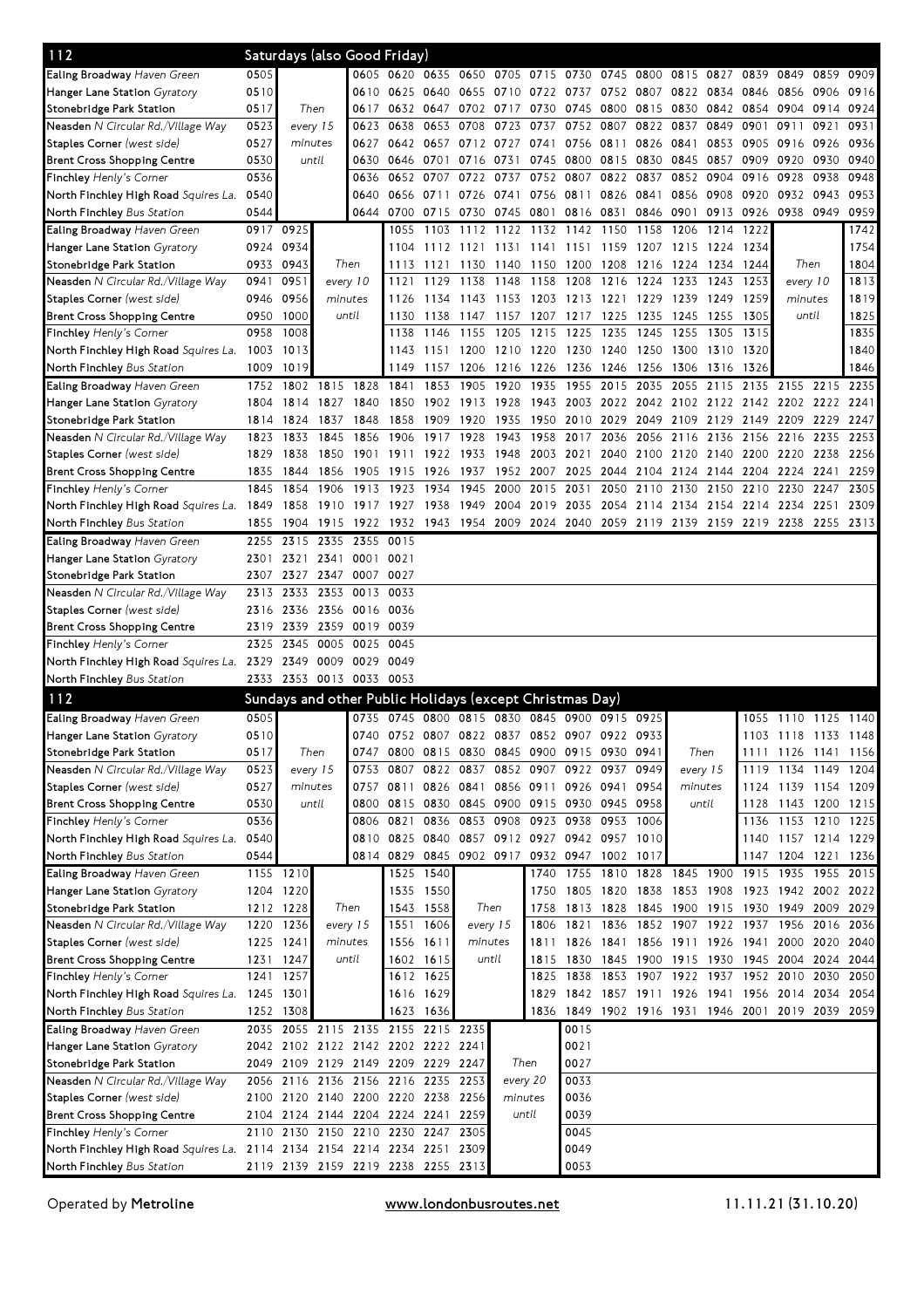112 North Finchley – Brent Cross – Ealing

| 112                                  |      | Mondays to Fridays                      |           |                |           |                |                               |                |                |                          |                |           |                          |      |                          |                |                     |      |
|--------------------------------------|------|-----------------------------------------|-----------|----------------|-----------|----------------|-------------------------------|----------------|----------------|--------------------------|----------------|-----------|--------------------------|------|--------------------------|----------------|---------------------|------|
| North Finchley Bus Station           | 0435 | 0450                                    |           | 0505 0520 0535 |           | 0550 0605      |                               | 0617           | 0628           | $\overline{\phantom{m}}$ | 0640           | 0648      | $\overline{\phantom{a}}$ | 0658 |                          |                | 0706 0715 0725      | 0735 |
| North Finchley High Road Squires La. | 0440 | 0455                                    | 0510 0525 |                | 0540      | 0555           | 0610                          | 0623           | 0634           |                          | 0646           | 0654      |                          | 0705 | 0713 0722                |                | 0732                | 0742 |
| Finchley Henly's Corner              | 0445 | 0500                                    | 0515 0530 |                |           | 0545 0600 0615 |                               | 0629           | 0640           | $-$                      |                | 0652 0700 | $-$                      | 0712 | 0722 0732                |                | 0742                | 0752 |
| <b>Brent Cross Shopping Centre</b>   | 0451 | 0506                                    | 0521      | 0536           | 0551      | 0606           | 0622                          | 0637           | 0648           | 0654                     | 0700           | 0708      | 0715                     | 0724 | 0734                     | 0744           | 0754                | 0804 |
| Staples Corner (west side)           | 0455 | 0510                                    | 0525 0540 |                |           | 0555 0611      | 0627                          |                | 0642 0653      | 0659                     | 0705           | 0713      | 0720                     | 0730 | 0740 0750                |                | 0800                | 0810 |
| Neasden North Circular Road          | 0458 | 0513                                    | 0528      | 0543           | 0558      | 0615 0631      |                               | 0646 0657      |                | 0703                     | 0709           | 0717      | 0727                     | 0737 | 0747                     | 0757           | 0807                | 0817 |
| Stonebridge Park Station             | 0505 | 0520                                    | 0535      | 0550           | 0606      | 0623           | 0639                          | 0654           | 0705           | 0712                     | 0718           | 0728      | 0738                     | 0748 | 0758                     | 0808           | 0818                | 0828 |
| Hanger Lane Station Gyratory         | 0511 | 0526                                    | 0541      | 0556           | 0613      | 0630           | 0646                          | 0701           | 0712 0720      |                          | 0728           | 0738      | 0748                     | 0758 | 0808                     | 0818           | 0828                | 0838 |
| Ealing Broadway Haven Green          | 0519 | 0534                                    | 0549 0604 |                | 0621      |                | 0638 0654                     | 0709           | 0720           | 0730                     | 0740           | 0750 0800 |                          | 0810 | 0820 0830                |                | 0840                | 0850 |
| North Finchley Bus Station           | 0745 | 0755                                    | 0805      | 0815           | 0825      | 0835           | 0845                          | 0855           | 0905           | 0915                     | 0925           |           |                          | 1335 | 1345                     | 1355           | 1405                | 1415 |
| North Finchley High Road Squires La. | 0752 | 0802                                    | 0812 0822 |                |           | 0832 0842 0852 |                               | 0902 0912 0922 |                |                          | 0932           |           |                          | 1342 |                          | 1352 1402 1412 |                     | 1422 |
| Finchley Henly's Corner              | 0802 | 0812 0822 0832                          |           |                |           |                | 0842 0852 0902 0912 0922 0931 |                |                |                          | 0940           | Then      |                          | 1350 |                          | 1400 1410      | 1420                | 1430 |
| <b>Brent Cross Shopping Centre</b>   | 0814 | 0824                                    | 0834      | 0844           | 0854      | 0904           | 0914                          | 0924           | 0934           | 0943                     | 0952           | every 10  |                          | 1402 |                          | 1412 1422      | 1432                | 1442 |
| Staples Corner (west side)           | 0820 | 0830                                    | 0840      | 0850           | 0900      | 0910 0920      |                               |                | 0930 0940 0949 |                          | 0958           | minutes   |                          | 1408 | 1418 1428                |                | 1438                | 1448 |
| Neasden North Circular Road          | 0827 | 0837                                    | 0847      | 0857           | 0907      | 0917           | 0925                          | 0935           | 0945           | 0954                     | 1003           | until     |                          | 1413 | 1423 1433                |                | 1443                | 1453 |
| Stonebridge Park Station             | 0838 | 0848                                    | 0858      | 0908           | 0918      | 0927           | 0934                          | 0944           | 0954           | 1003                     | 1012           |           |                          | 1422 | 1432                     | 1443           | 1453                | 1503 |
| Hanger Lane Station Gyratory         | 0848 | 0858                                    | 0908      | 0918           | 0928      | 0935           | 0942                          |                | 0952 1002      | 1011                     | 1020           |           |                          | 1430 |                          |                | 1441 1452 1502 1512 |      |
| Ealing Broadway Haven Green          | 0900 | 0910 0920                               |           | 0930           | 0938      | 0945           | 0952                          | 1002           | 1012           | 1021                     | 1030           |           |                          | 1440 | 1451                     | 1502           | 1513                | 1523 |
| North Finchley Bus Station           | 1425 |                                         |           | 1555           | 1605      | 1615           | 1625                          | 1635           | 1645           | 1655                     |                | 1705 1715 | 1725                     | 1735 | 1745                     | 1755           | 1805                | 1815 |
| North Finchley High Road Squires La. | 1432 |                                         |           | 1602           |           | 1612 1622      | 1632                          |                | 1642 1652      |                          | 1702 1712 1722 |           | 1732                     | 1742 | 1752                     | 1802           | 1812 1822           |      |
| Finchley Henly's Corner              | 1440 | Then                                    |           | 1610           | 1620      | 1630 1640      |                               |                | 1650 1700      | 1711                     | 1721           | 1731      | 1741                     | 1751 | 1801                     | 1811           | 1821                | 1831 |
| <b>Brent Cross Shopping Centre</b>   | 1452 | every 10                                |           | 1622           | 1632      | 1642           | 1652                          | 1702           | 1712           | 1722                     | 1732           | 1742      | 1752                     | 1802 | 1812                     | 1822           | 1831                | 1841 |
| Staples Corner (west side)           | 1458 | minutes                                 |           | 1628           | 1638      | 1648           | 1658                          | 1708           | 1718           | 1728                     | 1738           | 1748      | 1758                     | 1808 | 1818                     | 1828           | 1837                | 1847 |
| Neasden North Circular Road          | 1503 | until                                   |           | 1633           | 1643      | 1653           | 1703                          | 1713           | 1723           | 1733                     | 1743           | 1753      | 1803                     | 1813 | 1823                     | 1833           | 1842                | 1852 |
| Stonebridge Park Station             | 1513 |                                         |           | 1643           | 1653      | 1703           | 1713                          | 1723           | 1733           | 1743                     | 1753           | 1803      | 1813                     | 1823 | 1833                     | 1843           | 1852                | 1902 |
| Hanger Lane Station Gyratory         | 1522 |                                         |           | 1652           | 1702 1713 |                | 1723                          | 1733           | 1744           | 1754                     | 1804           | 1814      | 1824                     | 1834 | 1843                     | 1852           | 1901                | 1911 |
| Ealing Broadway Haven Green          | 1533 |                                         |           | 1703           | 1714      | 1725           | 1735                          | 1745           | 1756           |                          | 1806 1816      | 1826      | 1836                     | 1845 | 1854                     | 1903           | 1912                | 1922 |
| North Finchley Bus Station           | 1825 | 1835                                    | 1847      | 1859           | 1911      | 1923           | 1935                          | 1950           | 2005           |                          |                | 2145      | 2205                     | 2225 | 2245                     | 2305           | 2325                | 2345 |
| North Finchley High Road Squires La. | 1832 | 1842                                    | 1854      | 1905           | 1917      | 1929           | 1941                          |                | 1956 2010      |                          |                |           | 2150 2210                | 2230 | 2250 2310                |                | 2330                | 2350 |
| Finchley Henly's Corner              | 1840 | 1850                                    | 1901      | 1912           | 1924      | 1936           | 1948                          |                | 2003 2016      |                          | Then           | 2156      | 2216                     | 2235 | 2255 2315                |                | 2335                | 2355 |
| <b>Brent Cross Shopping Centre</b>   | 1850 | 1900                                    | 1911      | 1922           | 1934      | 1946           | 1958                          |                | 2012 2024      | every 20                 |                | 2204      | 2224                     | 2242 | 2302 2322                |                | 2342                | 0002 |
| Staples Corner (west side)           | 1856 | 1906                                    | 1917      | 1928           | 1940      | 1952           | 2004                          | 2018           | 2029           |                          | minutes        | 2209      | 2229                     | 2247 | 2307                     | 2327           | 2347                | 0007 |
| Neasden North Circular Road          | 1901 | 1911                                    | 1922      | 1933           | 1945      | 1957           | 2009                          | 2021           | 2032           |                          | until          | 2212      | 2232                     | 2250 | 2310                     | 2330           | 2350                | 0010 |
| Stonebridge Park Station             | 1911 | 1921                                    | 1932      | 1943           | 1955      | 2007           | 2018                          | 2028           | 2039           |                          |                | 2219      | 2238                     | 2256 | 2316 2336                |                | 2356                | 0016 |
| Hanger Lane Station Gyratory         | 1920 | 1930                                    | 1941      | 1952           | 2004      | 2014           | 2024                          | 2034           | 2045           |                          |                | 2225      | 2243                     | 2301 | 2321                     | 2341           | 0001                | 0021 |
| Ealing Broadway Haven Green          | 1931 | 1941 1952 2002 2012 2022 2032 2042 2053 |           |                |           |                |                               |                |                |                          |                |           |                          |      | 2233 2251 2309 2329 2349 |                | 0009 0029           |      |